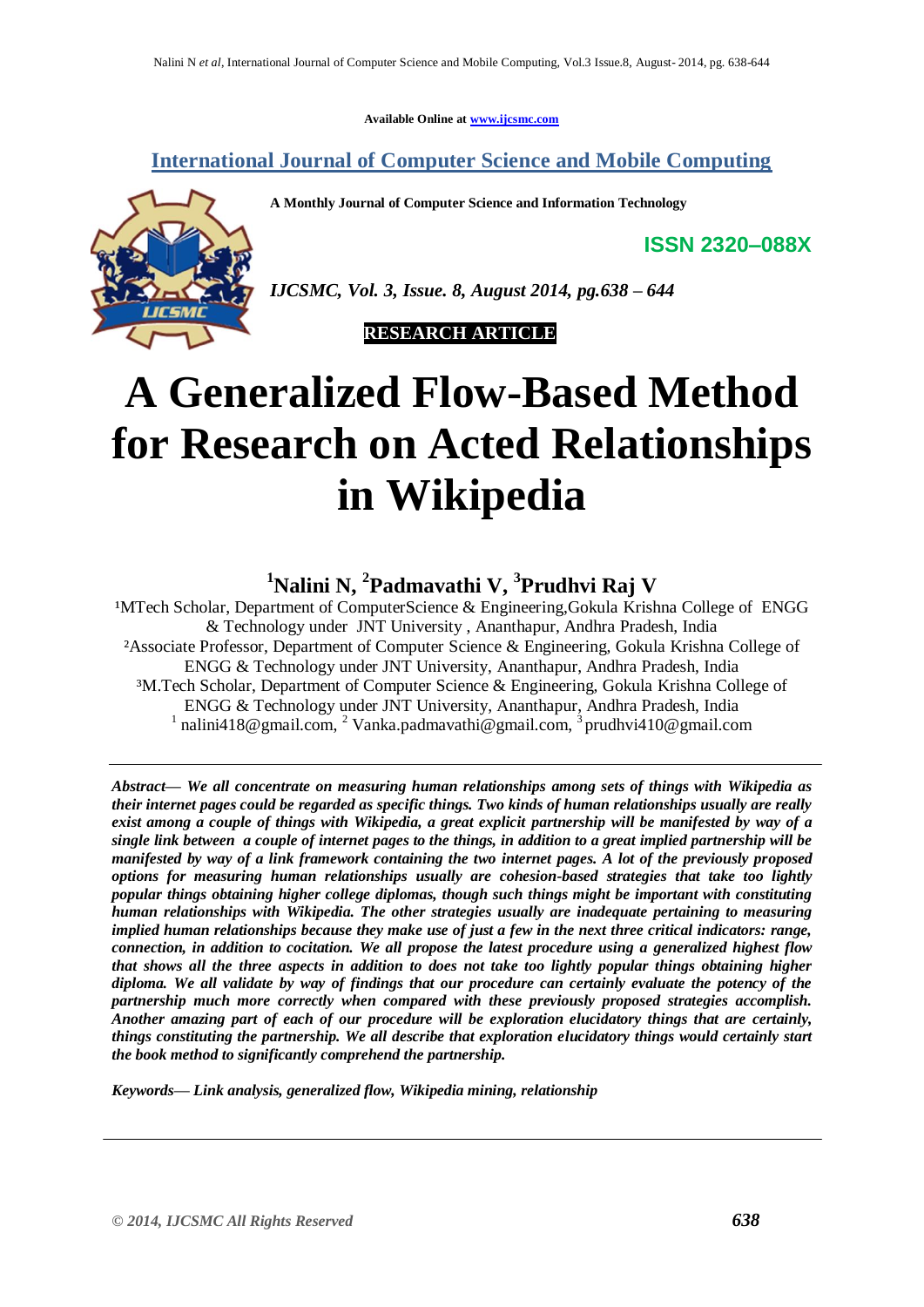#### **1. INTRODUCTION**

We concentrate on calibrating human relationships among pairs regarding physical objects with Wikipedia in whose WebPages may be considered to be particular person physical objects. A couple of sorts of human relationships usually are present among a pair of physical objects with Wikipedia, a specific partnership will be manifested by way of an individual url between your a pair of webpages with the physical objects, and a implied partnership will be manifested by way of a url composition made up of the two webpages.

A few of the earlier proposed methods for calibrating human relationships usually are cohesion-based approaches, which in turn take too lightly well-known physical objects acquiring higher levels, although this sort of physical objects could possibly be significant with constituting human relationships with Wikipedia. The other approaches usually are inferior with regard to calibrating implied human relationships because they make use of just one or two of the using several important factors: long distance, connection, and cocitation.

Our own approach could quarry elucidatory objects constituting some sort of romantic relationship by simply outputting trails contributing to the particular generalized optimum stream, that is certainly, trails alongside that a large number of stream is usually directed. We will describe within that exploration elucidatory objects would likely open up some sort of story solution to seriously fully grasp some sort of romantic relationship.

We recommend a whole new approach by using a generalized greatest circulation which in turn displays all the several factors and will not take too lightly well-known physical objects acquiring higher amount. We validate through trials which our approach could gauge the effectiveness of a partnership far more correctly than these kinds of earlier proposed approaches complete. Another outstanding aspect of the approach will be mining elucidatory physical objects, that may be, physical objects constituting a partnership. We reveal in which mining elucidatory physical objects might open up a fresh method to far fully grasp a partnership.

We all offer the latest way for measuring some sort of connection on Wikipedia by highlighting every one of the three methods: mileage, on the web connectivity, and also cocitation. We all measure associations as opposed to characteristics.

We all review each of our approach making use of computational experiments in Wikipedia. We all initial decide on various websites by Wikipedia as each of our supplier things; along with for every single supplier item we all decide on various websites as the vacation spot things.

We all subsequently compute the strength of the partnership involving any supplier item along with each of it's vacation spot things, along with list the vacation spot things from the toughness. Simply by evaluating the search rankings received by simply each of our approach along with those people received by simply the "Google Likeness Distance" (GSD) planned by, PFIBF along with CFEC, we all assess which the search rankings received by simply each of our approach will be the nearest thing toward search rankings received by simply man topics. Specially, we all assess which merely each of our approach could suitably measure the strength of "3-hop implied relationships" which in turn are all around throughout Wikipedia.

within an facts community, the implied connection involving a pair of things hydrates along with capital t is actually showed by simply any subgraph that contain hydrates along with capital t. We all say that the implied connection is a k-hop implied connection should the subgraph contains a course by hydrates to capital t in whose period is in least  $k > 1$ . Fig. 1 depicts among any 3-hop implied connection involving "Petroleum" plus the "USA.".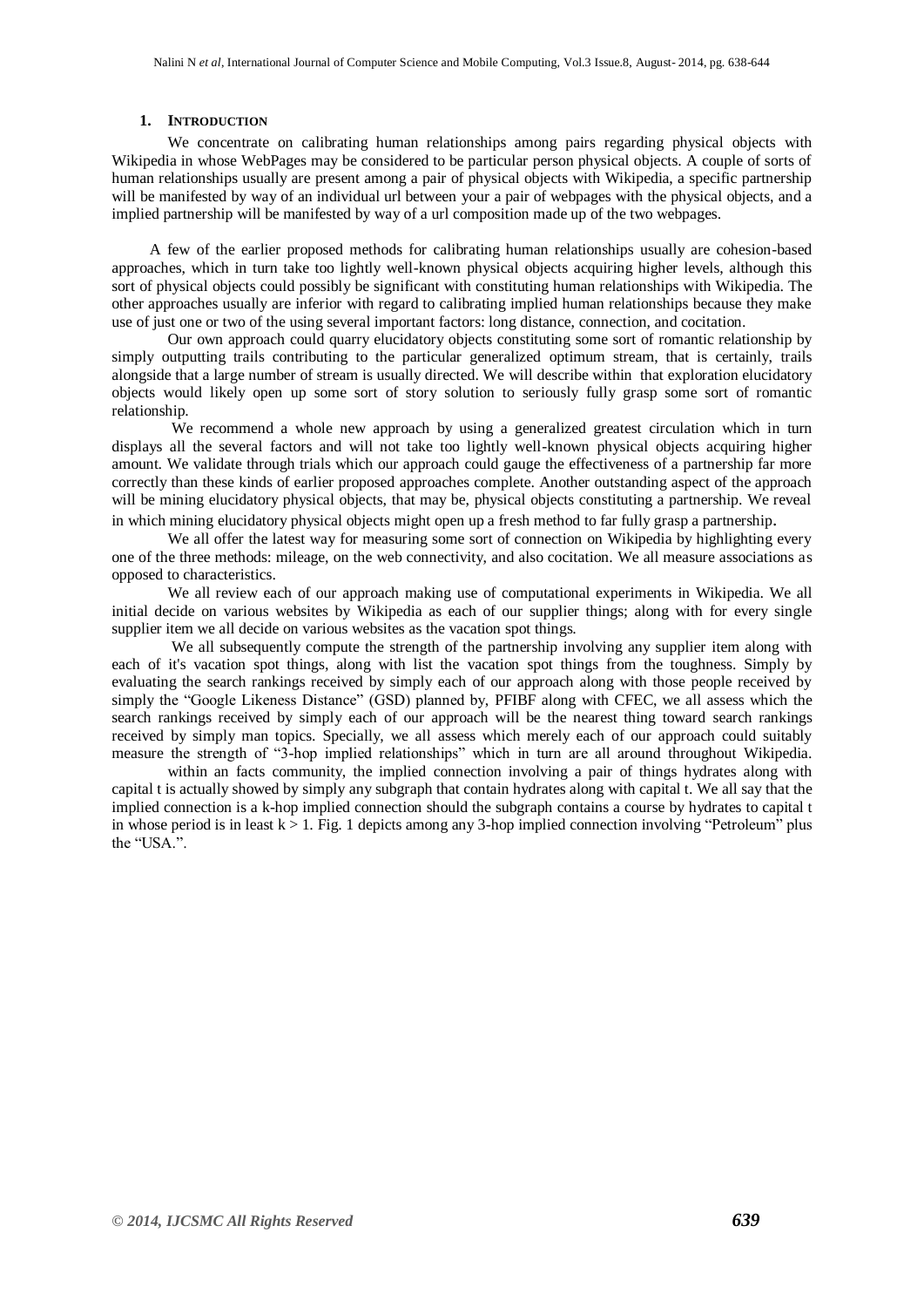

# Explaining the relationship between Petroleum and the USA.

# **2. RELATED WORK**

We aim to measure implicit relationships between two objects on the Wikipedia information network. Although relationship is a more general concept than similarity, we discuss existing methods for measuring either relationship.

### **2.1 Distance, Connectivity, Cocitation**

This Erdo¨s range used by mathematicians is based on long distance and also coauthor boats. This celebrated mathematician Paul Erodes carries a range 0, and also the individuals who cowrote the report having Erdo¨s possess a range 1; folks who cowrote the report having a person having a range 1 possess a range two etc. This Erdo¨s range will be the long distance, or maybe along your speediest path, at a person to Erdo¨s on an data community whose border shows coauthorship; the reduced path shows the more powerful romantic relationship. However, your Erdo¨s range will be insufficient to characterize your implicit romantic relationship in between objects.

#### 2.2 **Cohesion**

In neuro-scientific social networking evaluation, cohesion-based techniques usually are seen to gauge the potency of a new relationship by keeping track of just about all paths among a couple of things.

Cocitation-based techniques assume that will a couple of things employ a powerful relationship in case the quantity of things linked by the a couple of things is usually substantial.

Alternatively, cooccurrence can be a principle through which the actual toughness is usually manifested by the quantity of things backlinks to help the two things. The idea procedures the potency of a new relationship among a couple of words and phrases by keeping track of of websites that contains the two words and phrases. That is, the idea implicitly cya the actual websites since the things backlinks towards a couple of things representing each words and phrases.

Your "Effective Conductance" (EC) can be a cohesion-based procedure in addition, it numbers course that contains a new cycle redundantly. cycle-free efficient conductance (CFEC) according to EC by resolving that negative aspect. For a good integer k, CFEC enumerates just the actual k-shortest paths among azines and big t, rather than processing just about all paths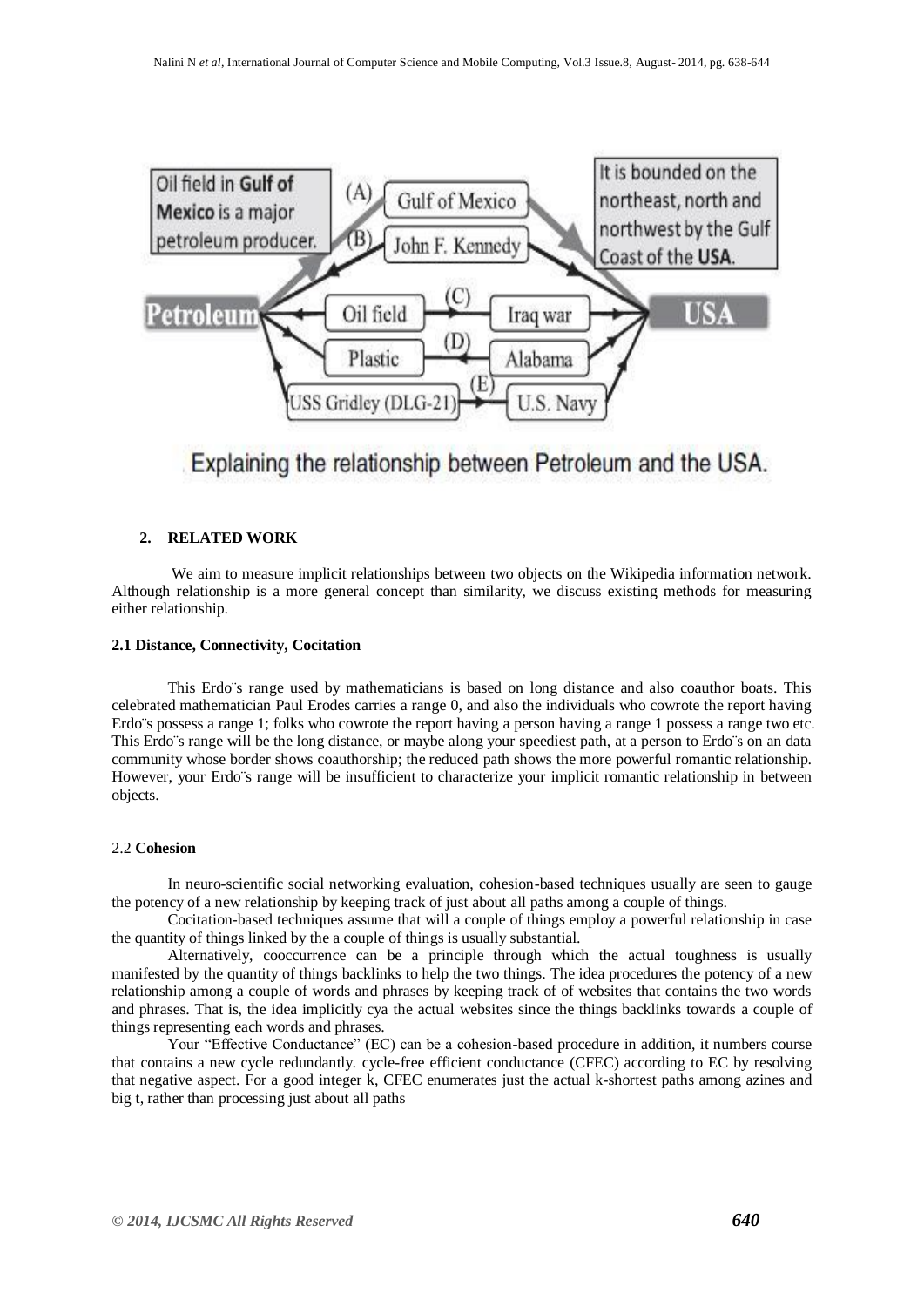#### Example CFEC on network



Cocitation-based techniques believe which a pair of things use a powerful relationship in case how many things joined through equally each things is significant. Conversely, cooccurrence is a principle where this strength is showed through how many things backlinking to be able to equally things. This "Google Similarity Distance" planned through is usually regarded as some sort of co-occurrence dependent procedure; this procedures the potency of some sort of relationship among a pair of text through counting connected with websites comprising equally text. Which is, this implicitly regards this websites because the things backlinking towards the a pair of things symbolizing each text. In a info circle, a good object joined through equally things becomes a good object backlinking towards the equally if your way of any border is reversed. Thus, co occurrence is usually regarded as this opposite connected with this cocitation. Occurrence-based techniques between co-citation-based techniques in this particular report.

#### **3. METHOD FOR MEASURING RELATIONSHIPS USING GENERALIZED FLOW**

 The particular 3 methods, long distance, connection, and also cocitation, are essential methods fo measuring relationships; cohesion-based procedures underestimate well-known items, though wellknown items may be necessary for relationships within Wikipedia. For that reason, most of us recommend the generalized maximum flow-based approach which usually displays every one of the 3 methods and also isn't going to underestimates well-known items, to be able to evaluate relationships upon Wikipedia adequately.

#### **3.1 Generalized Maximum Flow**

The generalized greatest flow issue is the same for the classical greatest flow issue except that each side at the features a obtain  $r(e) > 0$ ; the worth of an flow delivered along side at the is multiplied through  $r(e)$ .

All of us propose to her a brand new opportunity for measuring the strength of a romantic relationship while using generalized greatest flow. The worthiness regarding flow poker is described as the quantity regarding poker coming to desired destination capital t. To be able to evaluate the strength of a romantic relationship from object azines to be able to object capital t, most of us make use of the benefit of an generalized greatest flow emanating from azines for the reason that resource directly into capital t for the reason that desired destination; a bigger benefit signifies a more robust romantic relationship.

The smaller route shows more robust associations. This short route commonly plays a role in the particular generalized greatest flow by way of better amount compared to a prolonged route really does.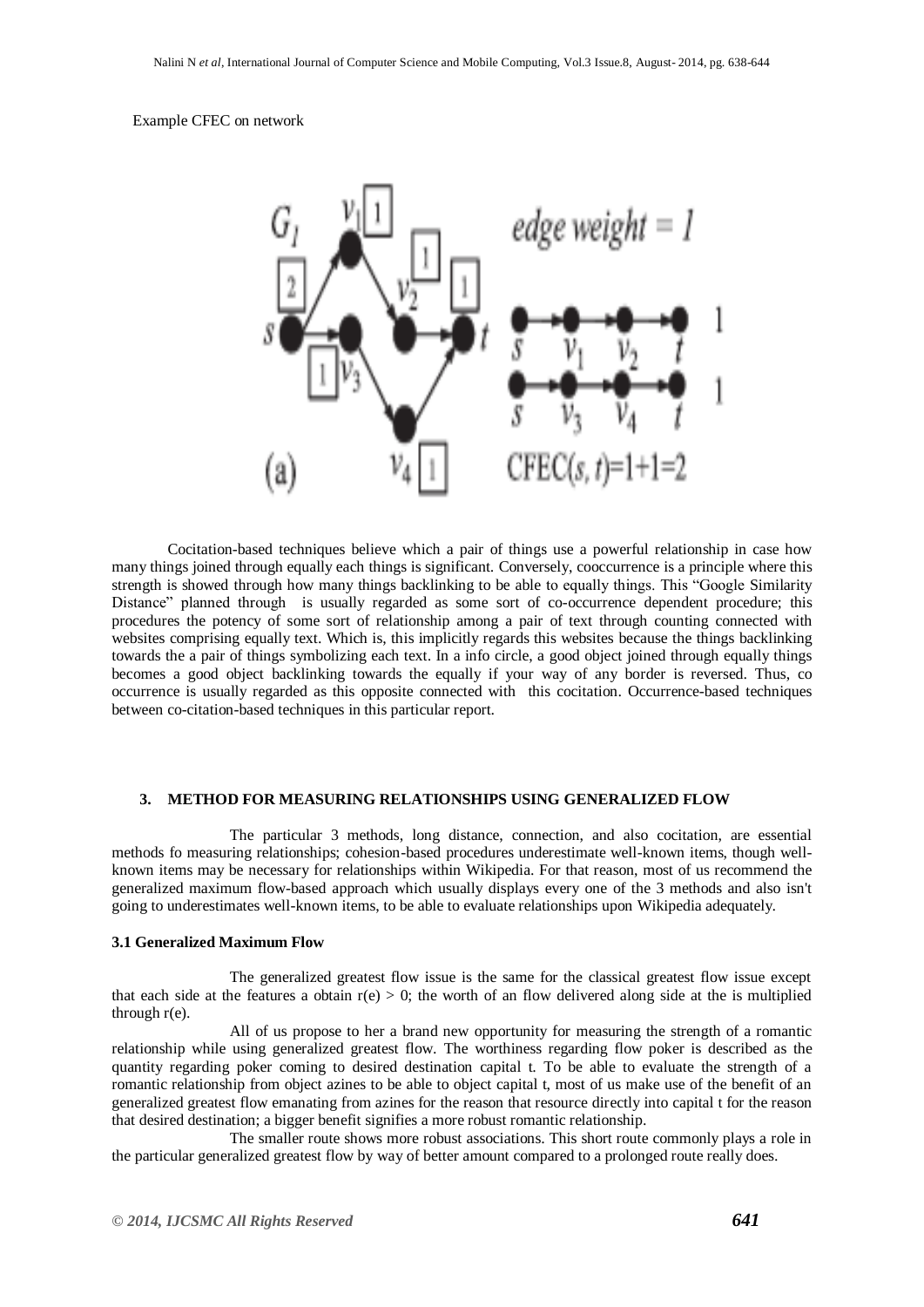A powerful romantic relationship is manifested through quite a few vertex disjoint routes through the resource for the desired destination.

The flow emanates from the original source in the desired destination, and then the flow almost never utilizes a good sharp edge in whose way is complete opposite of which through the resource for the desired destination. Conversely, most of us require utilization of both directions to be able to approximate the particular cocitation regarding two materials.

## **3.2 Gain Function for Wikipedia**

### **3.2.1 Category Grouping**

A new class ci addressing a thought might have descendant groups each addressing it's subscription idea. Our nation aggregate ci and its particular descendant groups to be a group pertaining to ci. almost all of the immaterial descendant types of ci will not be direct young children involving ci, and also this kind of groups are generally linked by a lot more than 3 groups aside from relative types of ci. Thus, we all choose to build some sort of "category group" for just a chosen class ci.

#### **3.2.2 The Gain Function**

We have now offer the particular gain purpose with regard to Wikipedia. Presented a romantic relationship in between a couple of objects hydrates as well as testosterone levels, most of us assemble a couple of pieces Azans as well as To associated with objects from the exact same groupings as ohydrates as well as testosterone levels connected to, respectively, inside the using technique. Many of us primary establish a set Cs associated with groups to which hydrates connected. Also, most of us establish a set Ct with regard to testosterone levels.

Inside Wikipedia, a webpage will be invested in numerous groups. It is easy to navigate the many groups invested in hydrates as well as testosterone levels as Cs as well as Ct, respectively. However, numerous groups include lots of not related WebPages.

We all offer the latest way for measuring some sort of connection on Wikipedia by highlighting every one of the three methods: mileage, on the web connectivity, and also cocitation. We all measure associations as opposed to characteristics.

1. A detailed and also coordinated survey involving related be employed by measuring associations or even characteristics.

2. A brand new process employing generalized maximum flow intended for measuring the effectiveness of some sort of connection in between 2 materials on Wikipedia, which shows the three methods: mileage, on the web connectivity, and also cocitation.

3. Tests on Wikipedia featuring that our process is the best 1. several. Circumstance studies involving exploration elucidatory materials intended for far being familiar with some sort of connection.

## **4. EXPERIMENTS AND EVALUATION**

We all primary review your ranks using the energy regarding human relationships, attained simply by the method with these attained simply by GSD, PFIBF, CFEC, and also THT making use of human subject. We all utilize circular primal-dual criteria to help compute a good approximately highest generalized flow.

Implementation is the stage of the project when the theoretical design is turned out into a working system. Thus it can be considered to be the most critical stage in achieving a successful new system and in giving the user, confidence that the new system will work and be effective.

The implementation stage involves careful planning, investigation of the existing system and it's constraints on implementation, designing of methods to achieve changeover and evaluation of changeover methods.

- 1. Link Analysis Module.
- 2. Generalized Flow Based Module.
- 3. Wikipedia Mining Module.
- 4. Relationship on Wikipedia Module.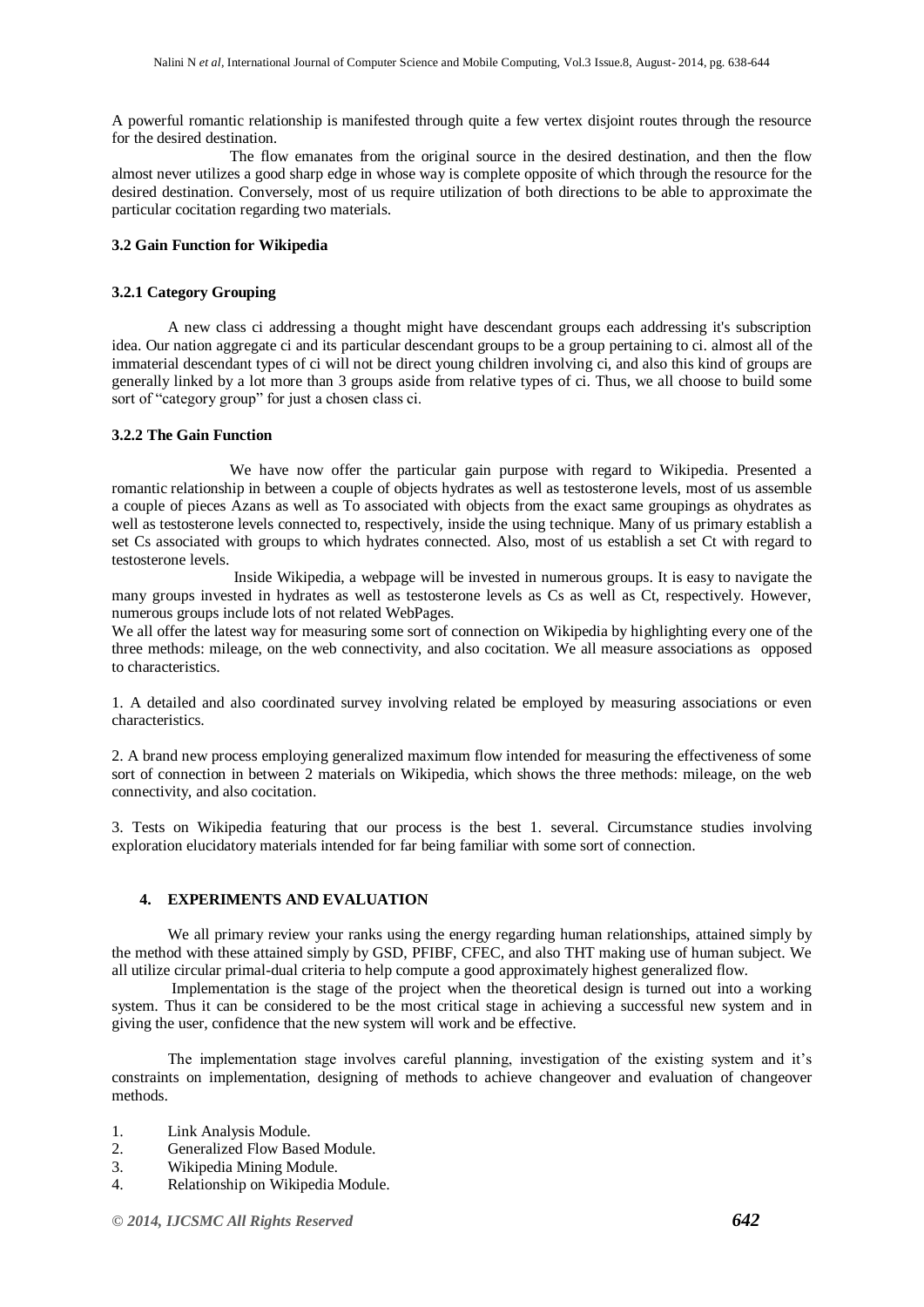#### 1. Link Analysis Module:

Two kinds of relationships between two objects exist: in Wikipedia, an explicit relationship is represented by a single link between the two pages for the objects, and an implicit relationship is represented by a link structure containing the two pages. A user also might desire to discover a relationship between two objects. For example, a user might desire to know which countries are strongly related to petroleum, or to know why one country has a stronger relationship to petroleum than another country. Typical keyword search engines can neither measure nor explain the strength of a relationship. The main issue for measuring relationships arises from the fact that two kinds of relationships: "explicit relationships" and "implicit relationships." In Wikipedia, an explicit relationship is represented by a link. An implicit relationship is represented by multiple links and pages. For example, an implicit relationship between petroleum and the USA might be represented by links.

#### 2. Generalized Flow Based Module:

The three concepts, distance, connectivity, and cocitation, are important concepts for measuring relationships; cohesion-based methods underestimate popular objects, although popular objects might be important for relationships in Wikipedia. Our method can mine elucidatory objects constituting a relationship by outputting paths contributing to the generalized maximum flow, that is, paths along which a large amount of flow is sent. We propose a generalized maximum flow-based method which reflects all the three concepts and does not under estimates popular objects, in order to measure relationships on Wikipedia appropriately.

#### 3. Wikipedia Mining Module:

Searching webpages containing a keyword has grown in this decade, while knowledge search has recently been researched to obtain knowledge of a single object and relationships between multiple objects, such as humans, places or events. Searching knowledge of objects using Wikipedia is one of the hottest topics in the field of knowledge search. In Wikipedia, the knowledge of an object

is gathered in a single page updated constantly by a number of volunteers. Wikipedia also covers objects in a number of categories, such as people, science, geography, politic, and history. Therefore, searching Wikipedia is usually a better choice for a user to obtain knowledge of a single object than typical search engines.

#### 4. Relationship On Wikipedia Module:

 We propose a new method for measuring a relationship on Wikipedia by reflecting all the three concepts: distance, connectivity, and cocitation. We propose a new method for measuring the strength of a relationship using the generalized maximum flow. The value of flow f is defined as the total amount of f arriving at destination t. To measure the strength of a relationship from object s to object t, we use the value of a generalized maximum flow emanating from s as the source into t as the destination; a larger value signifies a stronger relationship. We regard the vertices in the paths composing the generalized maximum flow as the objects constituting the relationship. We qualitatively ascertain the claim that our method can reflect the three representative concepts.

#### 4**.1 Situation Reports associated with Elucidatory Things**

Per romantic relationship, the approach outputs the particular top-k walkways, declare top-30 walkways, generally triggering the particular generalized optimum flow, which is, walkways combined which in turn a large amount of the particular flow is delivered. All of us contact things such walkways elucidatory things constituting a romantic relationship. All of us identified a number of suggestions through which elucidatory things are usually fascinating in addition to important with regard to outlining romantic relationships.

## **4.2 Calculating Interactions about DBLP**

All of us state that the approach could be placed on different info sets, for example a DBLP multilevel. A DBLP multilevel includes a couple of forms of sides: (e1) from a author to be able to his/her paperwork; (e2) from a papers on the paperwork the idea cites. All of us carryout trials to show our approach can measure romantic relationships with a DBLP multilevel since different strategies can.

#### **5. CONCLUSION**

We have now proposed a whole new way of testing the strength of any marriage between 2 objects on Wikipedia. Simply using a generalized utmost movement, your a few consultant methods, length, on-line, in